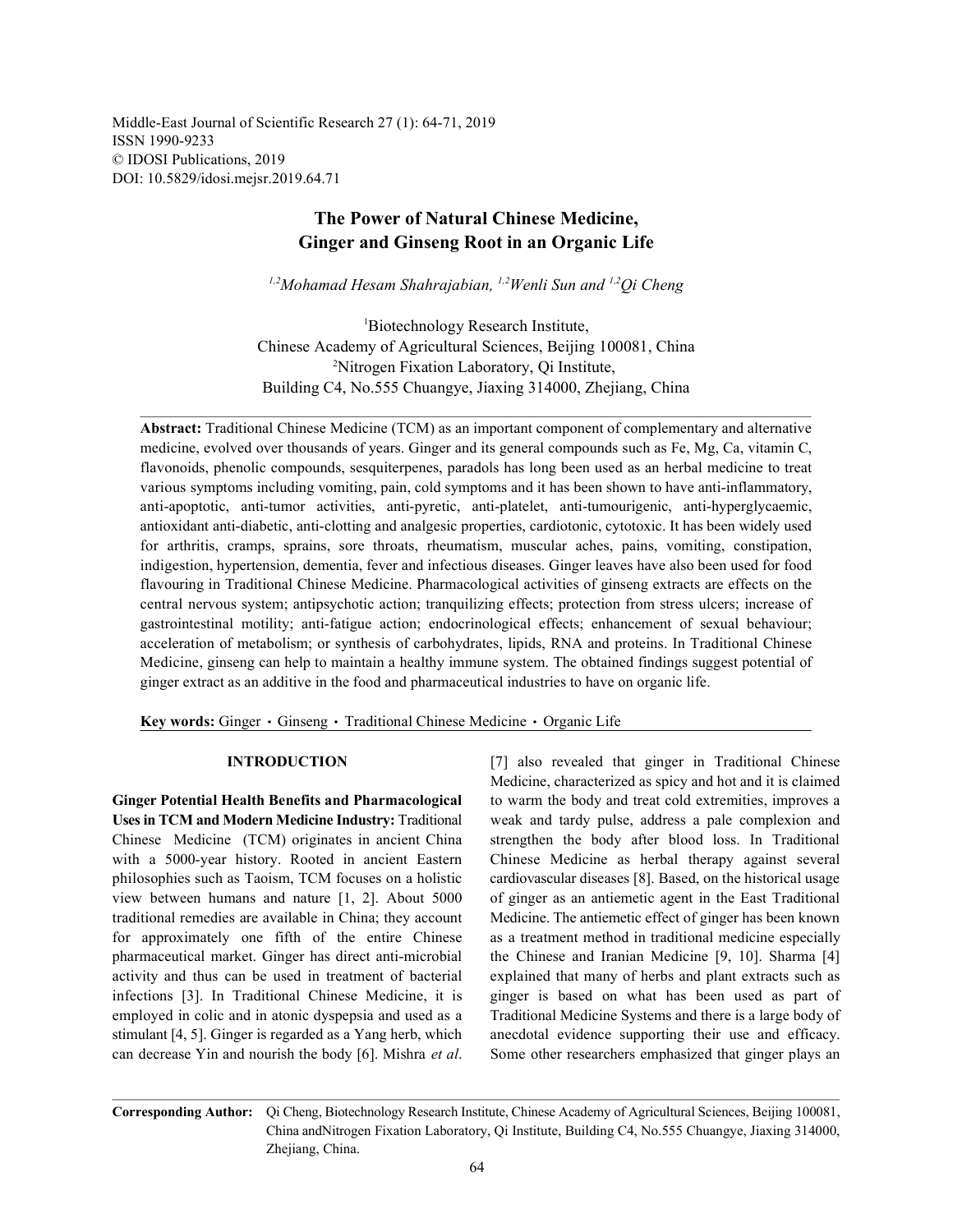traditional medicines used to treat headaches, nausea, similarity to the antiepileptic drug. Many studies have colds, arthritis, rheumatism, muscular discomfort and reported that Ginger has useful effects to cancer inflammation [11, 12]. Recently, ginger rhizomes are used prevention [33], also treatment of nausea and vomiting in Traditional Medicine as therapy against several due to pregnancy and chemotherapy [34, 35]. Also, it has cardiovascular diseases such as hypertension [13]. been reported that ginger lowers blood pressure through Niksokhan *et al.* [14] reported that ginger has been used blockade of voltage dependent calcium channels [21]. in Traditional Medicine of Iran as an anti-edema drug and Adib Rad *et al*. [36] found that Ginger reduced menstrual is used for the treatment of various diseases including pain and it is effective in relieving pain in girls with nausea, gastrointestinal disorders, respiratory disorders, primary dysmenorrhea; moreover, Drozdoz *et al.* [37] athero-sclerosis, migraine, depression, gastric ulcer, mentioned that Ginger is a safe drug with minimal side cholesterol; and other benefits of ginger are reducing effects. Singara *et al*. [38] reported that ginger is an pain, rheumatoid arthritis, anti-inflammatory and effective non pharmacological option for treating antioxidant effects. Oludoyin and Adegoke [15] reported hyperemesis gravidarum with respect to the inherent that ginger is a perennial plant with narrow, bright heterogeneity of the available studies. Gholampour *et al*. green, grass-like leaves and it is cultivated in the tropics [39] found that ginger extract appears to exert protective for its edible rhizomes and has been found to be useful for effects against ferrous sulphate-induced hepatic and renal both culinary and medicinal purposes. Similarly, the toxicity by reducing lipid peroxidation and chelating iron. medicinal uses of ginger are enormous such as exert Yilmaz *et al.* [5] found the positive effects of ginger in anti- microbial, anti- nausea [16], anti-pyretic [17], folliculogenesis and implantation. They have also found analgesic, anti-inflammatory, hypoglycaemic [18, 19], that ginger may enhance implantation in rats in long term anti-ulcer, antiemetic [20], cardio tonic, anti-hypertensive with low dose. In other studies, the favourable outcomes [21], hypolipidemic [22], anti-platelet aggregation [23] have been reported on the positive effects of ginger on effects in both laboratory animals and human subjects. male infertility and sperm indices [40]. Islam *et al*. [41] Turmeric is one of the main ingredients for curry powder boiled ginger extracts can be used in food preparation as and used as an alternative to medicine and can be made well as against pathogenic bacteria during active into a drink to treat colds and stomach complaints [24]. infection. Viljoen *et al.* [42] suggested potential benefits Furthermore, there are many studies that proved their of ginger in reducing nausea symptoms in pregnancy. beneficial effects against the symptoms of diseases, They have found that ginger could be considered a acting as anti-inflammatory, anti-tumour, anodyne, harmless and possibly effective alternative option for neuronal cell protective, anti-fungal and anti-bacterial women suffering from nausea and vomiting during agent [25]. Various ginger compounds and extracts have pregnancy (NVP). Yadav *et al.* [43] demonstrated that been tested as anti-inflammatory agents, where the length ginger is one of the most commonly used spices and of the side chains determines the level of the medicinal plants and it is effective to improve dietinduced effectiveness [26]. But, a combination of ginger extracts is metabolic abnormalities, however the efficacy of ginger on more effective in decreasing inflammatory mediators than the metabolic syndrome associated kidney injury remains an individual compound [27]. The active ingredients in unknown. Gagnier *et al*.[44] provide an excellent ginger are thought to reside in its volatile oils [28]. framework for the development of future trials that focus The major ingredients in ginger oil are bisabolene, on providing satisfactory answers to issues relating to the zingiberene and zingiberol [29]. Some other scientists efficacy of *Z. officinale* to ameliorate different types of noted that the interest in ginger is endorsed to its several pain, as well as, dosing strategies, treatment duration, biologically active compounds content such as gingerol, safety and cost effectiveness. shogaols, gingerdiol, gingerdione,  $\alpha$ -zingiberene, curcumin and  $\beta$ -sesqui-phellandrene [30]. Ginger has been **Ginseng Potential Health Benefits and Pharmacological** part of the folk medicine and popular nutraceuticals [26]. **Uses in TCM and Modern Medicine Industry:** Ginger consists of a complex combination of biologically *Panax ginseng* (Giseng) is well-known herb in traditional active constituents, of which compounds gingerols, Chinese medicine (TCM) [45]. In traditional Chinese shogoals and paradols reportedly account for the medicine (TCM), it is believed that food and medicine majority of its anti-cancer inflammatory properties [31]. come from the same origin but with different uses and Maghbooli *et al*. [32] confirmed the efficiency of ginger applications [46, 47].

important role in Ayurvedic, Chinese, Arabic and African powder in the therapy of common migraine attacks and its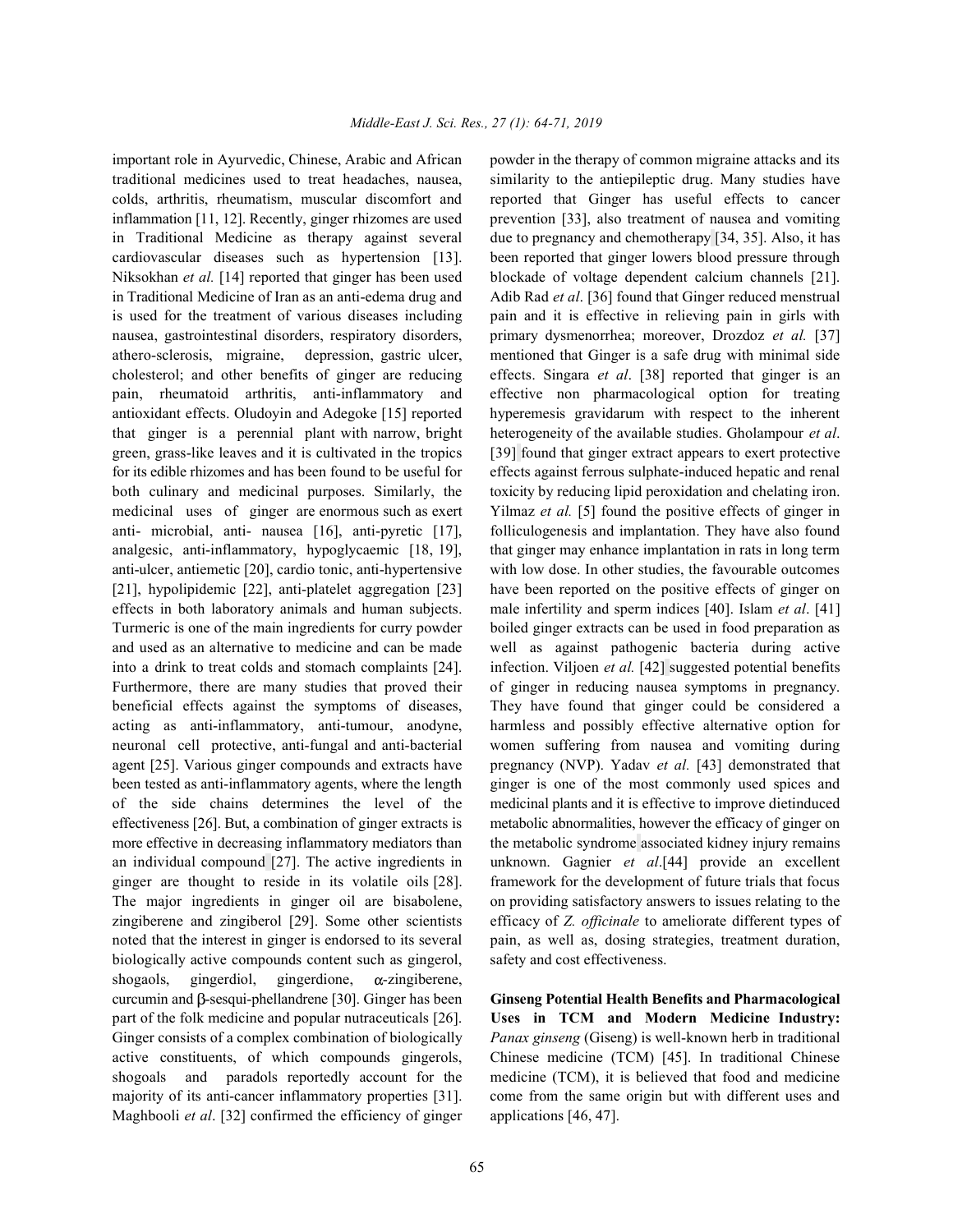and inorganic substances (approximately 10%) and Rh2 [59]. As white ginseng and red ginseng possess consists of a number of active constituents, such as different bioactivities and clinical purposes, discrimination saponins or ginsenosides, carbohydrates, nitrogenous of the white one and the red one are very significant for substances, phytosterol, essential oils, organic acids, quality control, standardizing the processing amino acids, peptidoglycans, carbohydrate, nitrogen- procedures, as well as the effective and safe usage of containing compounds, fatty acids, vitamins, minerals and ginseng [60]. Horacek *et al*. [61]explained that red ginseng other phenolic compounds [48, 49]. Ginsenosides are is steam-cured after harvesting, thereby producing a classified into two main groups known as protopanaxadiol glossy reddish-brown color, then dried. Steaming the root (PPD) and protopanaxatriol (PPT), based on the is believed to change its biochemical composition and to hydroxylation pattern at C6 and attachment of sugar prevent the breakdown of bioactive ingredients and is moieties [50]. Patel and Rauf [51] also mentioned therefore the preferred ginseng product. White ginseng is antioxidant, anti-inflammation, anti-fatigue, anti-diabetic, peeled and dried after harvest. Enzymes in the ginseng anti-tumor, immunomodulation, anti-obesity, root are assumed to break down bioactive constituents cardioprotective, anti-microbial, neuroprotective and during drying, so that white ginseng contains fewer aphrodisiac properties. They have presented the potential bioactive components than red ginseng [61]. During the of ginseng as a complementary and alternative medicine steaming process, extensive conversion of original (CAM). Ginseng polysaccharides are composed of ginsenosides in white ginseng to degradation compounds starch-like glucan and pectin with pectin accounting for in red ginseng was observed, leading to different around 20% of water-soluble polysaccharides [52]. A lot ginsenoside profiles [62]. of studies have been conducted on the pharmacological Ginsenosides and phenolics in ginsengs are among properties of Ginseng extract such as lipid-lowering, the most important health-beneficial compounds in Asian anti-allergic, anti-diabetic, anti-inflammatory, ginseng [63]. Kim *et al.* [64] noted that the main hypoglycemis and anti-stress, anti-aging, anti-diabetic, ginsenosides are glycosides that contain an aglycone anti-carcinogenic, anti-fatigue, anti-adhesive, anti- with a dammarane skeleton and include protopanaxadioldepressive, hypocholesterolemic and hypolipidemic, type saponins such as ginsenosides Rb1, Rb2, Rc and Rd, hepatoprotective activities, immune-modulatory activities, as well as protopanaxatriol-type saponins such as improving working memory and perceptual systems, ginsenosides Re and Rg1, constituting more than 80% of stimulation and inhibition of central nervous system and the total ginsenosides. Ginseng effectively prevents liver inhibiting the growth of tumor cells, especially in female injury, mainly through down regulation of oxidative stress reproductive system [53-55]. Uluisik and Keskin [55] and inflammatory response [65]. Fatmawati *et al.* [66] *Panax ginseng* root powder may be useful for hepatic also reported that P. ginseng might be an important herbal damage and fibrosis associated with high cholesterol diet. medicine in preventing diabetic complications. Van These beneficial effects of ginseng on liver enzymes Kampen *et al*. [67] discovered that ginseng extract maybe attributed to its active components known as a potential neuroprotective therapy for the treatment of ginsenosides. Lee and Rhee [56] reported that the Parkinson. Choi *et al.* [68] reported that Korean and potential use of ginseng in the prevention and treatment Chinese ginseng reduced systolic and diastolic BP and of chronic inflammatory diseases such as diabetes, red ginseng reduced headache symptoms. American rheumatoid arthritis and allergic asthma. In TCM practice, ginseng showed anti-hypertensive effect on diastolic BP White ginseng and red ginseng are used for different and reduced headache symptom. However, there was no purposes; white ginseng is used to supply qi and promote statistical significance in the between-group analysis. the production fluids of body fluids as well as enhance Lee *et al.* [69] demonstrated that ginseng effectively physical fitness and disease resistance, while red ginseng reduces adipose tissue and prevents obesity in has a warming effect and is used for boosting yang and diet-induced obese mice that this process may be replenishing vital essence [57]. Xu *et al*. [58] reported that mediated in part through the anti-angiogenic actions of both white and red ginseng is the most widely used in ginseng. Rocha *et al*. [70] found that P. ginseng is clinical applications because of their considerable effective in the control of abdominal pain in irritable bowel pharmacological activity. But, red ginseng exhibits more syndrome patients, analogous to trimebutin. Wang and potential anticancer activity than white ginseng likely Ng [71] reported that the ribonuclease isolated from because of the abundant amount of rare ginsenosides Chinese ginseng flowers; the root ribonuclease exhibits

*Panax ginseng* is constituted of organic (80%-90%) generated from processing such as ginsenosides Rg3 and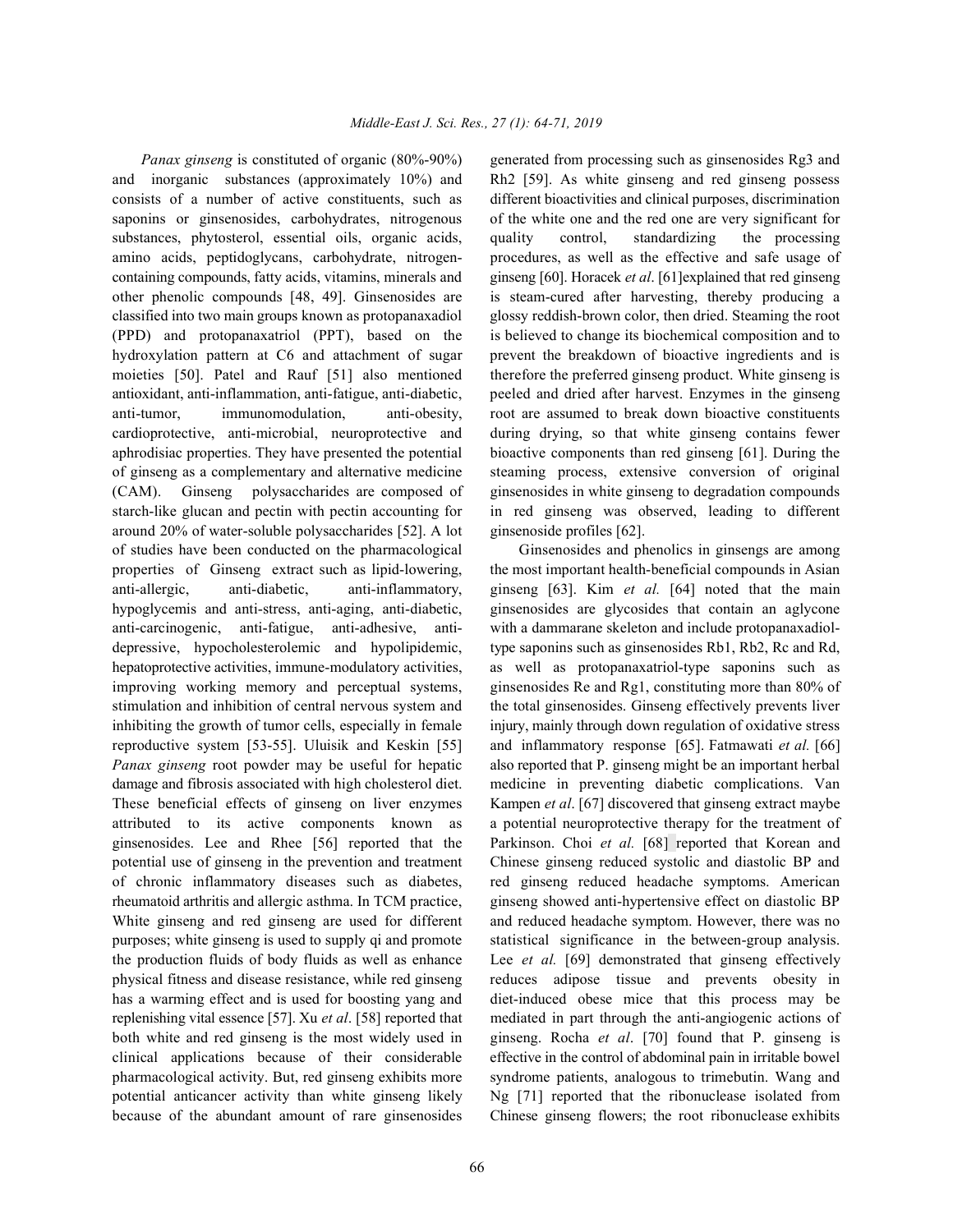reverse transcriptase. Shin and Yoon [72] demonstrated polysaccharide and pectin; vitamins and inorganic that ginseng may be able to prevent obesity, substances; and many other useful ingredients. Several hyperlipidemia and hepatic steatosis in men with pharmacological activities have been reported for ginseng testosterone deficiency. Gray *et al.* [73] found that extracts including effects on the central nervous system; ginseng protects against chromatin damage and thus antipsychotic action; tranquilizing effects; protection maybe beneficial to reproductive fitness. Lee and Oh [74] from stress ulcers; increase of gastrointestinal motility; revealed that when red ginseng is administered over long anti-fatigue action; endocrinological effects; enhancement periods, age-related decline of learning and memory is of sexual behaviour; acceleration of metabolism; or ameliorated through anti-inflammatory activity. synthesis of carbohydrates, lipids, RNA and proteins. Sharma and Goyal [75] also insist on potential role of The chemical compositions of white and red ginseng are *P. ginseng* to become a pivotal chemo-preventive agent different, white ginseng and red ginseng are used for that can reduce cancer in mammals. Hwang *et al.* [76] different purposes; white ginseng is used to promote the concluded that *P. ginseng* can prevent aging by inhibiting production fluids of body fluids as well as enhance wrinkle formation and increasing moisture in the human physical fitness and disease resistance, while red ginseng skin. Park *et al*. [77] reported that Korean Red Ginseng has a warming effect and is used for replenishing vital has beneficial effects on chronic liver disease, a condition essence. Herbal remedies and other nutraceuticals are encompassing non-alcoholic fatty liver disease, alcoholic increasingly and extensively used by a substantial part of liver disease, chronic viral hepatitis and hepatocellular the population. To sum up, treatment with natural herbal carcinoma. medicine especially ginger and ginseng as non-synthetic

## **CONCLUSION**

In order for Chinese medicine and in particular, Traditional Chinese Medicine (TCM), to become more 1. Ogbaji, P.O., J. Li, X. Xue, M.H. Shahrajabian and integrated into medical practice in the West, there is a E.A. Egrinya, 2018. Impact of bio-fertilizer or nutrient need to bridge the many conceptual and practical solution on Spinach (*Spinacea oleracea*) growth and differences between Western medicine and Chinese yield in some province soils of P.R. China. Cercetari medicine. Fresh ginger has been used for treatment of Agronomice in Moldova, 2: 43-52. nausea, cold-induced disease, colic, asthma, cough, heart 2. Shahrajabian, M.H., S. Wenli and C. Qi, 2018. A palpitation, swellings, dyspepsia, loss of appetency and review of Goji berry (*Lycium barbarum*) in traditional rheumatism. Medicinal properties associated with ginger Chinese medicine as a promising organic superfood are, anti-inflammatory properties, anti-thrombotic and superfruit in modern industry. Academia Journal properties, cholesterol-lowering properties, blood of Medicinal Plants, 6: 437-445. pressure-lowering properties, anti-microbial properties, 3. Tan, B.K.H. and J. Vanitha, 2004. Immunomodulatory anti-oxidant properties, anti-tumor properties and and Antibacterial Effects of Some Traditional hypoglycaemic properties. Consumption of ginger also Chinese Medicinal Herbs: A Review. Current has beneficial effects on heart disease, cancer, Medicinal Chemistry, 11: 1423-1430. hypertension, obesity, diabetes, osteoarthritis and 4. Sharma, Y., 2017. Ginger (*Zingiber officinale*)- An bacterial infections. Ginger is an herbal, easily available, elixir of life a review. The Pharma Innovation Journal, low price medication which is associated with low risk can 6: 22-27. be substituted for chemical, scarce and expensive drugs. 5. Yilmaz, N., B. Seven, H. Timur, A. Yorganci, H.A. Inal, Red Ginseng is known to possess various biological M.N. Kalem, Z. Kalem, O. Han and B. Bilezikci, 2018. activities including boosting the immune system, Ginger ( *Zingiber officinale*) might improve female improving the blood circulation, enhancing memory, fertility: A rat model. Journal of the Chinese Medical antifatigue effects, antioxidant effects and positive effects Association, 81: 905-911. on menopausal disorder. Ginseng contains saponing, an 6. Jittiwat, J. and J. Wattanathorn, 2012. Ginger phenolic compound, phytosterol and terpenoid; 5: 295-300.

antifungal activity and inhibitory activity toward HIV-1 sacchardies such as monose, oligosaccharide, drug, is recommended.

## **REFERENCES**

- 
- 
- 
- 
- 
- element of glycosides; nitrogenous compounds such as pharmacopuncture improves cognitive impairment protein, amino acid, nucleic acid and alkaloid; fat-soluble and oxidative stress following cerebral ischemia. ingredients such as fatty acid, ethernal oil, polyacetylene, Journal of Acupuncture and Meridian Studies,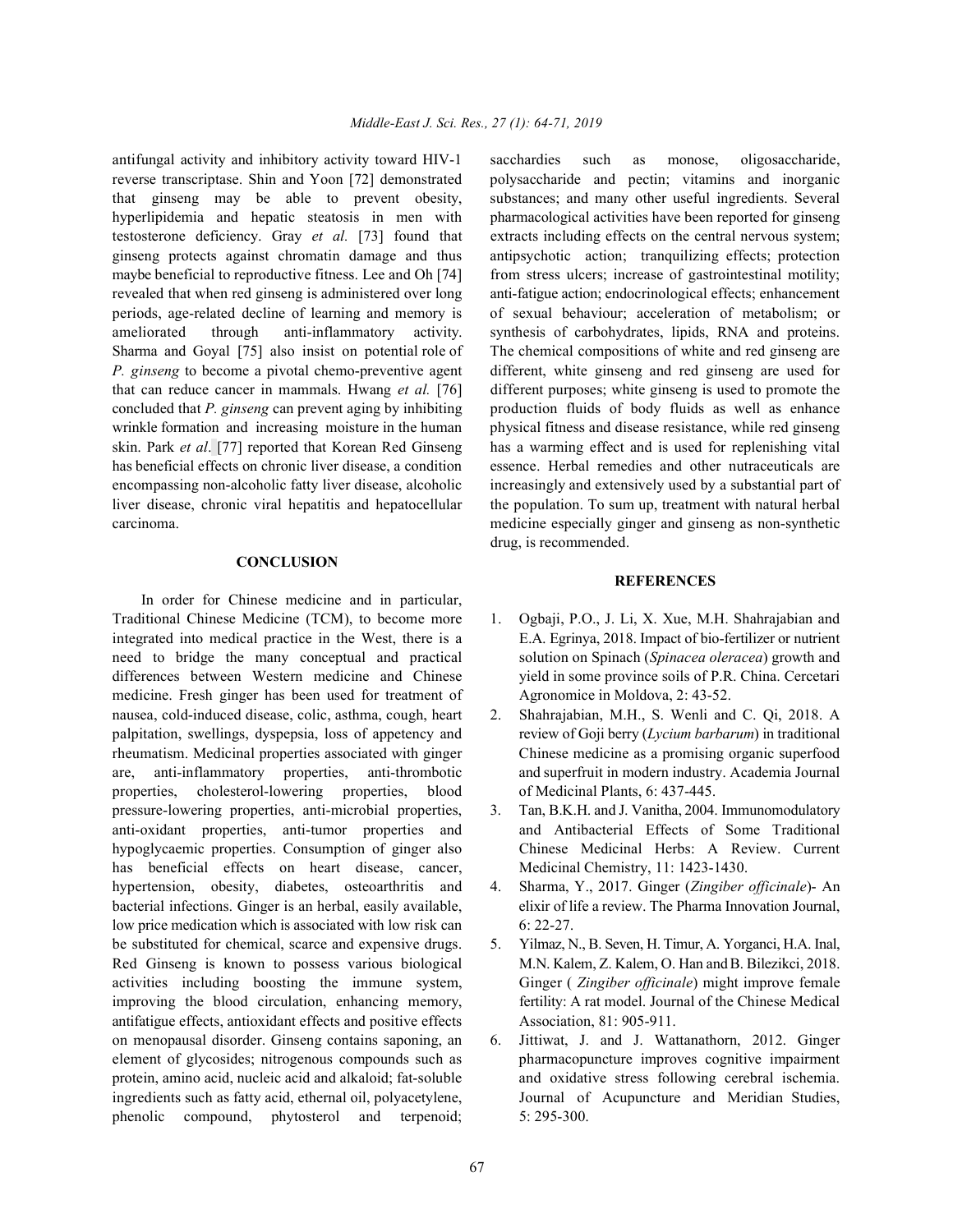- 7. Mishra, R.K., A. Kumar and A. Kumar, 2012. 17. Suekawa, M., A. Ishige, K. Yuansa, K. Sudo, Pharmacological activity of *Zingiber officinale*. International Journal of Pharmaceutical and Chemical Sciences, 1: 1422-1427.
- 8. Wynn, S.G., S.P.L. Luna and H. Liu, 2001. Global acupuncture research: previously untranslated studies. Studies from Brazil. In Schoen AM, ed. Veterinary acupuncture: ancient art to modern medicine. St Louis, MO: Mosby, pp: 53-57.
- 9. Naderi, Z., H. Mozaffari-Khosravi, A. Dehghan, A. Nadjarzadeh and H. Fallah Huseini, 2016. Effect of ginger powder supplementation on nitric oxide and C-reactive protein in elderly knee osteoarthritis patients: A 12-week double-blind randomized placebo-controlled clinical trial. Journal of Traditional and Complementary Medicine, 6: 199-203.
- 10. Soltani, E., A. Jangjoo, M. Afzal Aghaei and A. Dalili, 2018. Effects of preoperative administration of ginger (*Zingiber officinale* Roscoe) on postoperative nausea and vomiting after laparoscopic cholecystectomy. Journal of Traditional and Complementary Medicine, 8: 387-390.
- 11. Baliga, M.S., R. Haniadka, M.M. Pereira, J.J.D. Souza, P.L. Pallaty, H.P. Bhat and S. Popuri, 2011. Update on the chemopreventive effects of ginger and its phytochemicals. Critical Reviews in Food Science and Nutrition, 51: 499-523.
- 12. Dehghani, I., A. Mostajeran and G. Asghari, 2011. In vitro and in vivo production of gingerols and zingiberene in ginger plant (*Zingiber officinale* Roscoe). Iranian J. Pharmaceutical Sci., 7: 129-133.
- 13. Ghayur, M.N. and A.H. Gilani, 2005. Ginger lowers blood pressure through blockade of voltagedependent calcium channels. Journal of Cardiovascular Pharmacology, 45: 74-80.
- 14. Niksokhan, M., N. Hedarieh, N. Maryam and N. Masoomeh, 2014. Effect of hydro-alcholic extract of *Pimpinella anisum* seed on anxiety in male rat. Journal of Gorgan University of Medical Sciences, 16: 28-33.
- 15. Oludoyin, A.P. and S.R. Adegoke, 2014. Effect of ginger (*Zingiber officinale*) extracts on blood glucose in normal and streptozotocin-Induced diabetic rats. International Journal of Clinical Nutrition, 2: 32-35.
- 16. Portnoi, G., L.A. Chng, L. Karimi-Tabesh, G. Koren, M.P. Tan and A. Einarson, 2003. Prospective comparative study of the safety and effectiveness of giner for the treatment of nausea and vomiting in pregnancy. American Journal of Obstetrics and Gynecology, 189: 1374-1377.
- M. Aburada and E. Hosoya, 1984. Pharmacological studies on ginger pharmacological actions of pungent constituents of 6-gingerol and 6-shogaol. J. Pharmacoblodyn, 7: 836-848.
- 18. Ojewole, J.A.O., 2006 Analgesic, anti-inflammatory and hypoglycemic effects of ethanol extract of *Zingiber officinale* (Roscoe) rhizomes in mice and rats. Phytotherapy Research, 20: 764-772.
- 19. Young, H.V., Y.L. Luo H.Y. Chang, W.C. Haieh, J.C. Liao and W.C. Peng, 2005. Analgesic and anti-inflammatory activities of 6-gingerol. Journal of Ethnopharmacology, 96: 207-210.
- 20. Mascolo, N., R. Jain, S.C. Jain and F. Capasso, 1989. Ethno pharmacologic investigation of ginger (*Zingiber officinale*). Journal of Ethnopharmacology, l7: 129-140.
- 21. Ghayur, M.N., A.H. Gilani and M.B. Afridi, 2005. Cardiovascular effects of ginger aqueous extract and its phenolic constituents are medicated through multiple pathways. Vascular Pharmacology, 43: 234-241.
- 22. Al-Amin, Z.M., M. Thomson, K.K. Al-Qattan, R. Peltonen-Shalaby and M. Ali, 2006. Anti diabetic and hypoglycemic properties of ginger (*Zingiber officinale*) in streptozotocin-induced diabetic rats. British Journal of Nutrition, 96: 660-666.
- 23. Bordia, A., S.K. Verma and K.C. Srivastava, 1997. Effect of ginger (*Zingiber officinale* Rosc.) and fenugreek (*Trigonella foenumgraecum* L.) on blood lipids, blood sugar and platelet aggregation in patients with coronary artery disease. Prostaglandins Leukotrienes and Essential Fatty Acids, 56: 379-384.
- 24. Chan, E.W.C., Y. Lim and S. Wong, 2009. Effects of different drying methods on the antioxidant properties of leaves and tea of ginger species. Food Chemistry, 113: 166-172.
- 25. Yassen, D. and A.E. Ibrahim, 2016. Antibacterial activity of crude extracts of ginger (*Zingiber officinale* Roscoe) on *Escherichia coli* and *Staphylococcus aureus*: A Study *In vitro*. Indo American Journal of Pharmaceutical Research, 6: 5830-5835.
- 26. Bartels, E.M., V.N. Folmer, H. Bliddal, R.D. Altman, C. Julh, S. Tarp, W. Zhang and R. Christensen, 2015. Review, Efficacy and safety of ginger in osteoarthritis patients: a meta-analysis of randomized placebo-controlled trials. Osteoarthritis and Cartilage, 23: 13-21.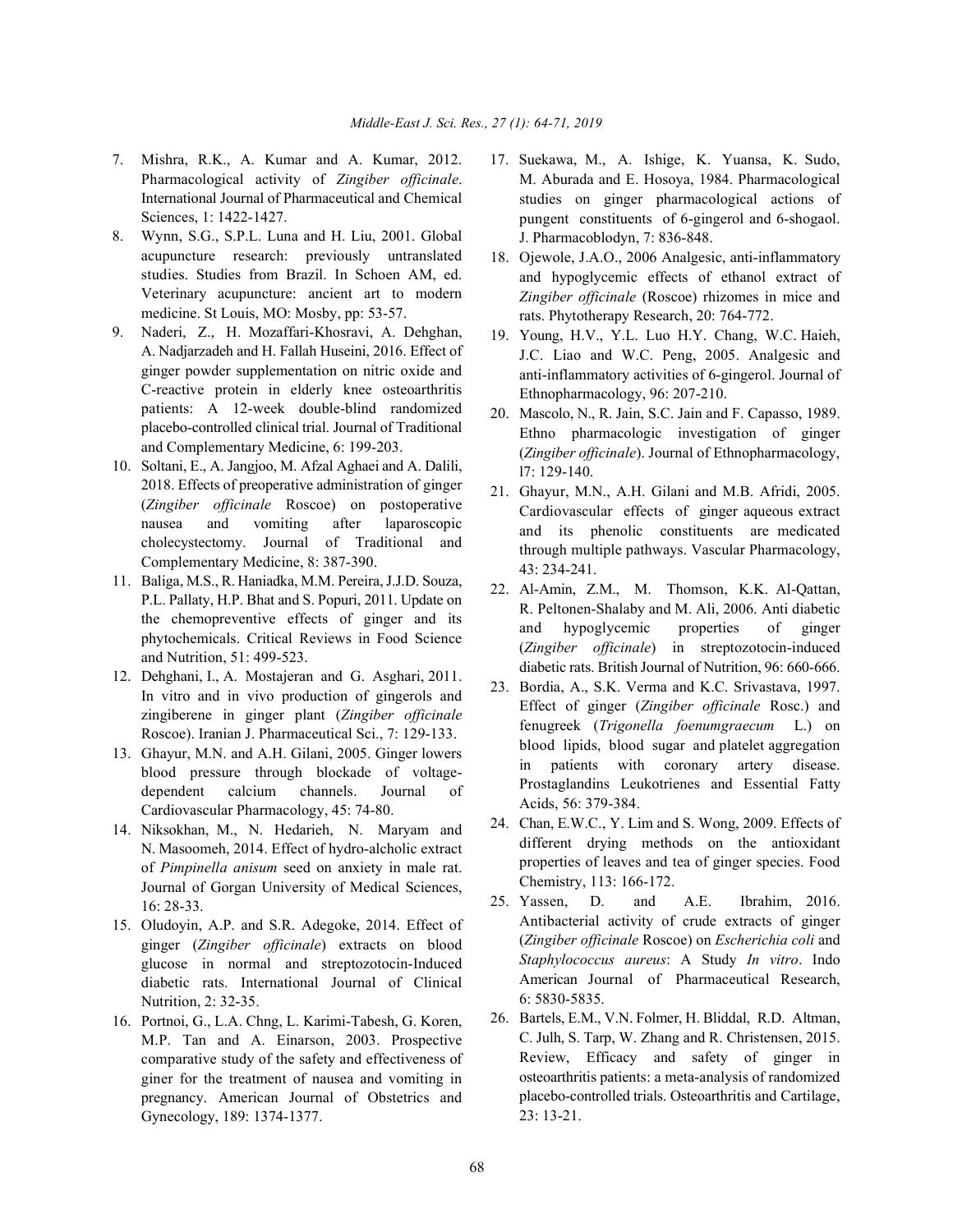- 
- and T. Elbeaino, 2017. Inhibitory activity of different 18: 583-588. Mecca region. Saudi Journal of Biological Sciences,
- (*Zingiber officinale*): a review. Journal of Medicinal 10.15406/ghoa.2017.06.00182 Plants Research, 6: 4255-4258. 39. Gholampour, F., F. Behzadi Ghiasabadi, S.M. Owji
- 
- 
- 32. Maghbooli, M., F. Golipour, M.A. Esfandabadi and Sciences and Nutrition, 64: 974-978. M. Yousefi, 2014. Comparison between the efficacy 41. Islam, K., A.A. Rowsni, M.M. Khan and M.S. Kabir,
- 33. Lee, S.H., M. Cekanova and S.J. Baek, 2008. Multiple Environment and Technology, 3: 867-871.
- 34. Pongrojpaw, D., C. Somprasit and A. pregnancy-associated nausea and vomiting. Chanthasenanont, 2007. A randomized comparison of Nutrition Journal, 13: 1-14. ginger and dimenhydrinate in the treatment of nausea 43. Yadav, S., P.K. Sharma and Md. Aftab Alam, 2016.
- 35. Ryan, J.L., C.E. Heckler, J.A. Roscoe, S.R. Dakhil, 3: 127-135.
- 36. Adib Rad, H., Z. Basirat, F. Bakouei, Internal Medicine, 155: 364-367. A.A. Moghadamnia, S. Khafri, Z. Farhadi Kotenaei, 45. Li, M.R., F.X. Shi, Y.L. Li, P. Jiang, L. Jiao, B. Liu and 57: 806-809. and Evolution, 9: 2159-2169.
- 27. Lantz, R.C., G.J. Chen, M. Sarihan, A.M. Solyom, 37. Drozdov, V.N., V.A. Kim, E.V. Tkachenko and S.D. Jolad and B.N. Timmermann, 2007. The effect of G.G. Varvanina, 2012. Influence of a specific ginger extracts from ginger rhizome on inflammatory combination on gastropathy conditions in mediator production. Phytomedicine, 14: 123-128. patients with osteoarthritis of the knee or hip. 28. Aldhebiani, A.Y., E.K.F. Elbeshehy, A.A. Baeshen Journal of Alternative and Complementary Medicine,
- medicinal extracts from Thuja leaves, ginger roots, 38. Sinagra, E., R. Matrone, G. Gullo, R. Catacchio, Harmal seeds and turmeric rhizomes against Fig leaf E. Renda, S. Tardino, V. Miceli, F. Rossi, mottle-associated virus 1 (FLMaV-1) infecting figs in G. Tomasello and D. Raimondo, 2017. Clinical 24: 936-944. gravidarum: report of two cases. Gastroenterol 29. Moghaddasi, M.S. and H.H. Kashani, 2012. Ginger Hepatol Open Access 6, 00182. DOI: efficacy of ginger plus  $B_6$  vitamin in hyperemesis
- 30. Zhao, X., B. Zingiber, W.R. Yang, Y. Yang, S. Wang, and J. Vatanparast, 2017. The protective effect of Z. Jiang and G.G. Zhang, 2011. Effects of ginger root hydroalcoholic extract of Ginger (*Zingiber officinale* (*Zingiber officinale*) on laying performance and Rosc.) against iron-induced functional and antioxidant status of laying hens and on dietary histological damages in rat liver and kidney. oxidation stability. Poultry Science, 90: 1720-1727. Avicenna Journal of Phytomedicine, 7: 542-553.
- 31. Tjendraputra, E., V.H. Tran, D. Liu-Brennan, 40. Ghlissi, Z., R. Atheymen, M.A. Boujbiha, B.D. Roufogalis and C.C. Duke, 2001. Effect of ginger Z. Sahnoun, F. Makni Ayedi, K. Zeghal, A. El-Feki constituents and synthetic analogues on and A. Hakim, 2013. Antioxidant and androgenic cyclooxygenase-2 enzyme in intact cells. Bioorganic effects of dietary ginger on reproductive function of Chemistry, 29: 156-163. male diabetic rats. International Journal of Food
	- of ginger and sumatriptan in the ablative treatment 2014. Antimicrobial activity of ginger of the common migraine. Phytotherapy Research, (*Zingiber officinale*) extracts against food-borne 28: 412-415. pathogenic bacteria. International Journal of Science,
	- mechanisms are involved in 6-gingerol-induced cell 42. Viljoen, E., J. Visser, N. Koen and A. Musekiwa, 2014. growth arrest and apoptosis in human colorectal A systematic review and meta-analysis of the cancer cells. Molecular Carcinogenesis, 47: 197-208. effect and safety of ginger in the treatment of
	- and vomiting in pregnancy. Journal of the Medical Ginger medicinal and uses and benefits. European Association of Thailand, 90: 1703-1709. Journal of Pharmaceutical and Medical Research,
	- J. Kirshner, P.J. Flynn, J.T. Hickok and G.R. Morrow, 44. Gagnier, J.J., H. Boon, P. Rochon, J. Barnes, 2012. Ginger (*Zingiber officinale*) reduces acute D. Moher and C.B. Bombardier, 2006. Reporting chemotherapy-induced nausea: a URCCCCOP study randomized, controlled trials of herbal interventions: of 576 patients. Support Care Cancer, 20: 1479-1489. An elaborated CONSORT statement. Annals of
	- M. Nikpour and S. Kazemi, 2018. Effect of Ginger and L.F. Li, 2017. Genome-wide variation patterns Novafen on menstrual pain: A cross-over trial. uncover the origin and selection in cultivated Taiwanese Journal of Obstetrics and Gynecology, ginseng (*Panax ginseng* Meyer). Genome Biology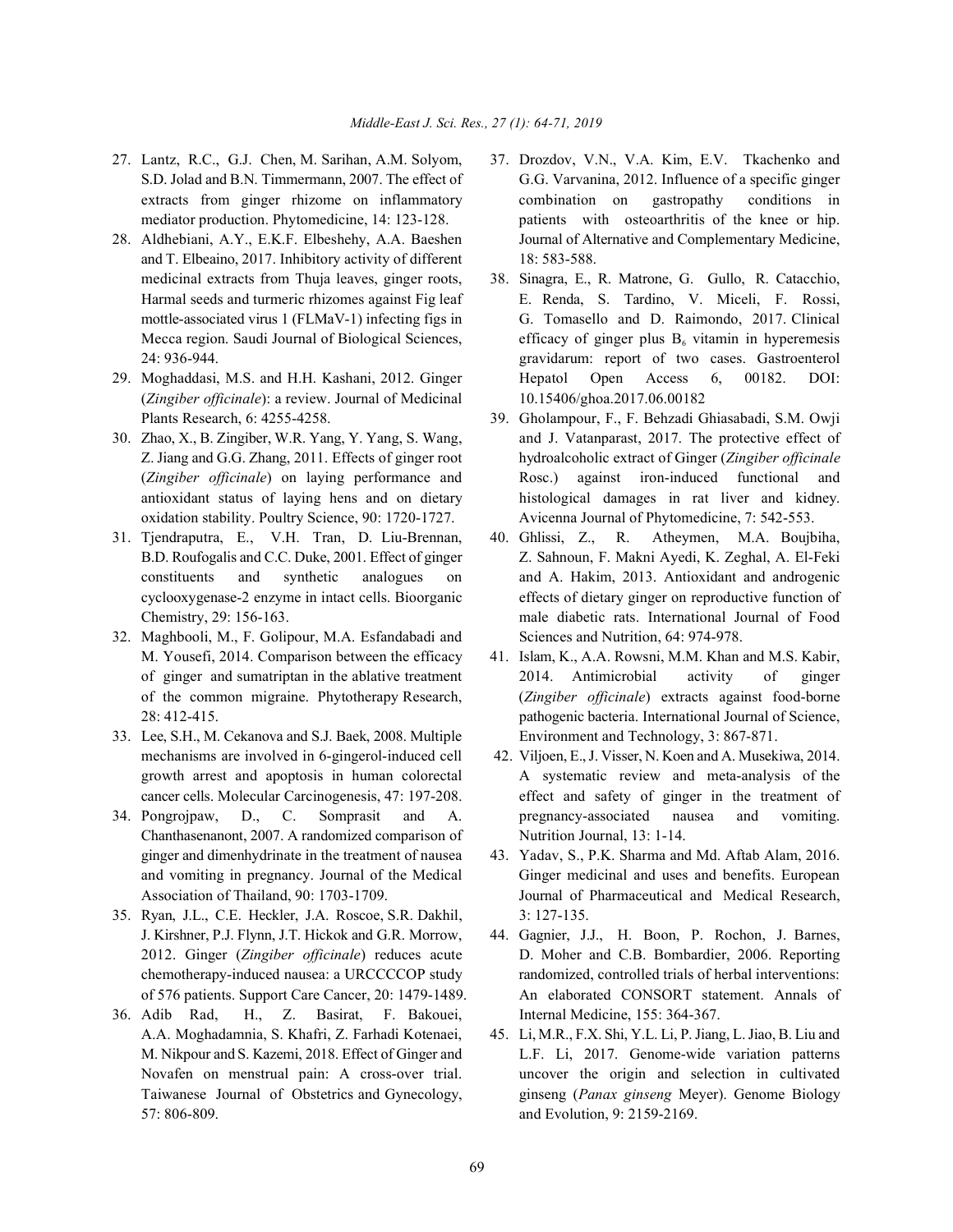- 46. Chan, E., C.Y.K. Wong, C.W. Wan, C.Y. Kwok, 56. Lee, S. and D.K. Rhee, 2017. Effects of ginseng on J.H. Wu, K.M. Ng, C.H. So, A.L.S. Au, C.C.W. Poon, S.W. Seto, Y.W. Kwan, P.H.F. Yu and S.W. Chan, 2010. Evaluation of anti-Oxidant capacity of root of *Scutellaria baicalensis* Georgi, in comparison with roots of *Polygonum multiflorum* Thunb and *Panax ginseng* CA Meyer. American Journal of Chinese Medicine, 38: 815-827.
- 47. Jeong, H.C., H.D. Hong, Y.C. Kim, J. Rho, K.T. Kim and C.W. Cho, 2012. The research trend of ginseng processing technology and the status of ginseng industry. Food Science and Industry, 45: 59-67.
- 48. Beccaria, C., P. Silvestrini, M.S. Renna, H.H. Ortega, L.F. Calvinho, B.E. Dallard and C. Baravalle, 2018. *Panax ginseng* extract reduces *Staphylococcus aureus* internalization into bovine mammary epithelial cells but does not affect macrophages phagocytic activity. Microbial Pathogenesis, 122: 63-72.
- 49. Lu, C., S. Zhao, G. Wei, H. Zhao and Q. Qu, 2017. Functional regulation of ginsenoside biosynthesis by RNA interference of a UDP-glycosyltransferase gene in Panax ginseng and Panax quinquefolius. Plant Physiology Biochemistry, 111: 67-76.
- 50. Pace, R., E.M. Martinelli, N. Sardone and E.D. Combarieu, 2015. Metabolomic evaluation of ginsenosides distribution in *Panax* genus (*Panax ginseng* and *Pana*x *quinquefolius*) using multivariate statistical analysis. Fitoterapia, 101: 80-91.
- 51. Patel, S. and A. Rauf, 2017. Adaptogenic herb ginseng (Panax) as medical food: status quo and future prospects. Biomedicine and Pharmacotherapy, 85: 120-127.
- 52. Sun, L., D. Ropartz, L. Cui, H. Shi, M.C. Ralet and Y. Zhou, 2019. Structural characterization of rhamnogalacturonan domains from *Panax ginseng* C. A. Meyer. Carbohydrate Polymers, 203: 119-127.
- 53. Balusamy, S.R., S. Rahimi and D.C. Yang, 2019. Characterization of squalene-induced PgCYP736B involved in salt tolerance by modulating key genes of abscisic acid biosynthesis. International Journal of Biological Macromolecules, 121: 796-805.
- 54. Sun, L., D. Wu, X. Ning, G. Yang, Z. Lin, M. Tian and Y. Zhou,  $2015$ .  $\alpha$ -Amylase-assisted extraction of polysaccharides from *Panax ginseng*. International Journal of Biological Macromolecules, 75: 152-157.
- 55. Uluisik, D. and E. Keskin, 2016. Hepatoprotective effects of ginseng in rats fed cholesterol rich diet. Acta Scientiae Veterinariae, 44: 1346.
- stress-related depression, anxiety and the hypothalamic-pituitary-adrenal axis. Journal of Ginseng Research, 41: 589-594.
- 57. Zhang, H., J.M. Jiang, D. Zheng, M. Yuan, Z.Y. Wang, H.M. Zhang, C.W. Zheng, L.B. Xiao and H.X. Xu, 2019. A multidimensional analytical approach based on time-decoupled online comprehensive two-dimensional liquid chromatography couples with ion mobility quadrupole time-of-flight mass spectrometry for the analysis of ginsenosides from white and red ginsengs. Journal of Pharmaceutical and Biomedical Analysis, 163: 24-33.
- 58. Xu, X.F., Y. Gao, S.Y. Xu, H. Liu, X. Xue, Y. Zhang, H. Zhang, M.N. Liu, H. Xiong, R.C. Lin and X.R. Li, 2018 Remarkable impact of steam temperature on ginsenosides transformation from fresh ginseng to red ginseng. Journal of Ginseng Research, 42: 277-287.
- 59. Kim, Y.J., J.N. Jeon, M.G. Jang, J.Y. Oh, W.S. Kwon, S.K. Jung and D.C. Yang, 2014. Ginsenoside profiles and related gene expression during foliation in *Panax ginseng* Meyer. Journal of Ginseng Research, 38: 66-72.
- 60. Zhou, Q.L., D.N. Zhu, X.W. Yang, W. Xu and Y.P. Wang, 2018. Development and validation of a UFLC-MS/MS method for simultaneous quantification of sixty-six saponins and their six aglycones: Application to comparative analysis of red ginseng and white ginseng. Journal of Pharmaceutical and Biomedical Analysis, 159: 153-165.
- 61. Horacek, M., J.S. Min, S.C. Heo and G. Soja, 2010. Discrimination between ginseng from Korea and China by light stable isotope analysis. Analytica Chimica Acta, 682: 77-81.
- 62. Sun, S., L.W. Qi, G.J. Du, S.R. Mehendale, C.Z. Wang and C.S. Yuan, 2011. Red not ginseng: higher ginsenoside content and stronger anticancer potential than Asian and American ginseng. Food Chemistry, 125: 1299-1305.
- 63. Chung, I.M., J.W. Kim, P. Seguin, Y.M. Jun and S.H. Kim, 2012. Ginsenosides and phenolics in fresh and processed Korean ginseng (*Panax ginseng* C.A. Meyer): Effects of cultivation location, year and storage period. Food Chemistry, 130: 73-83.